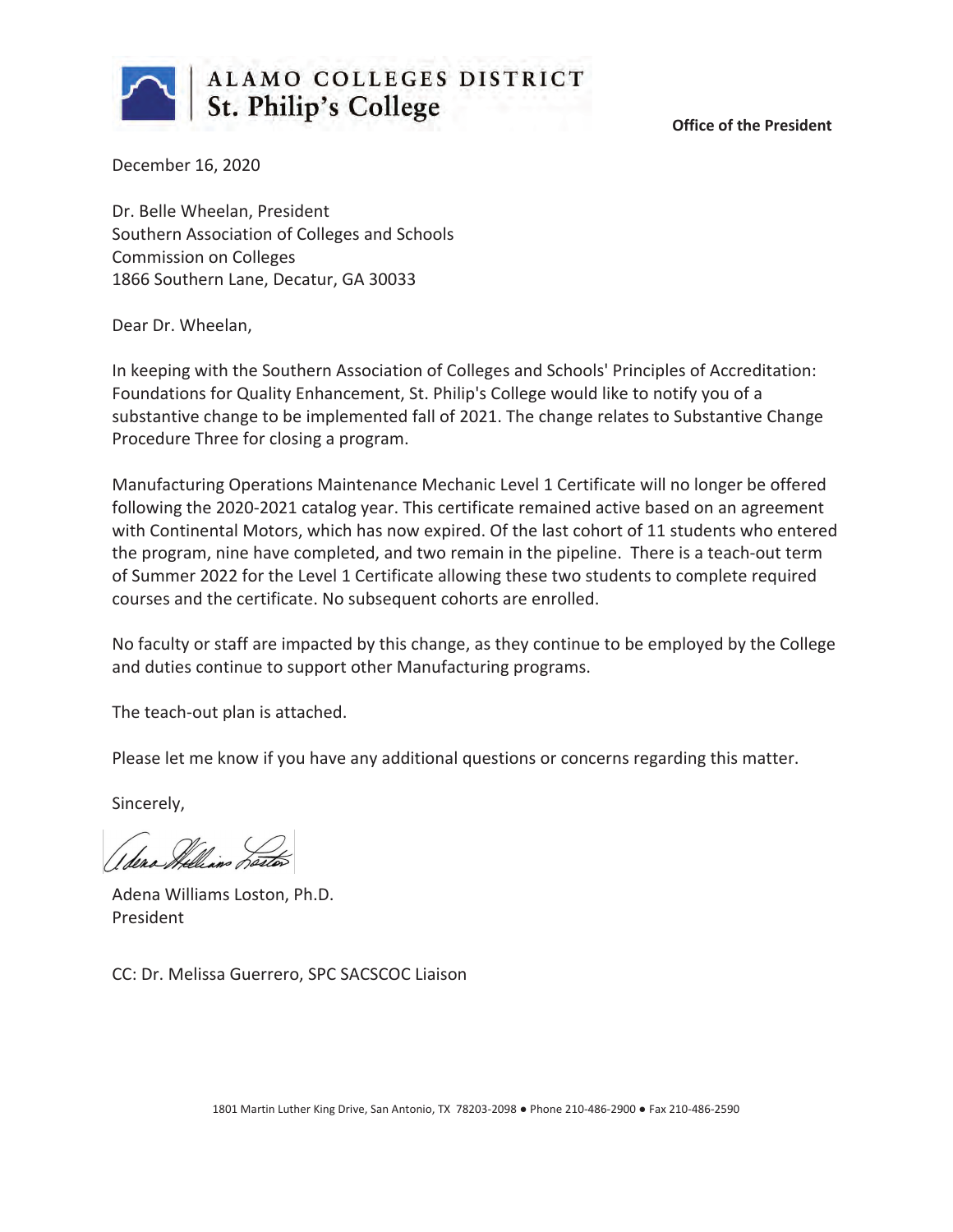### *Teach-out Plan*

**Manufacturing Operations Maintenance Mechanic** (Level 1 Certificate) will no longer be offered following the 2020-2021 catalog year. This certificate remained active based on an agreement with Continental Motors, which has now expired. Of the last cohort of 11 students who entered the program, nine have completed, and two remain in the pipeline that still need two technical courses. There is a teach-out term of Summer 2022 for the Level 1 Certificate allowing these two students to complete required courses and complete the certificate. No subsequent cohorts were enrolled.

The current director overseeing the Manufacturing Operations Maintenance Level 1 Certificate program will not be affected by the removal of the Manufacturing Operations Maintenance Level 1 Certificate program because under Manufacturing, other degree options are offered, taught, and managed. All current duties remain intact for the director.

Faculty will not be affected. All faculty continue to teach their respective courses for the Manufacturing program.

No staff will be affected. The administrative assistant continues to assist the Manufacturing program and performs the same administrative duties, tasks, and processes for multiple programs.

Manufacturing Operations Maintenance Level 1 Certificate did not have any teach-out agreements with other institutions.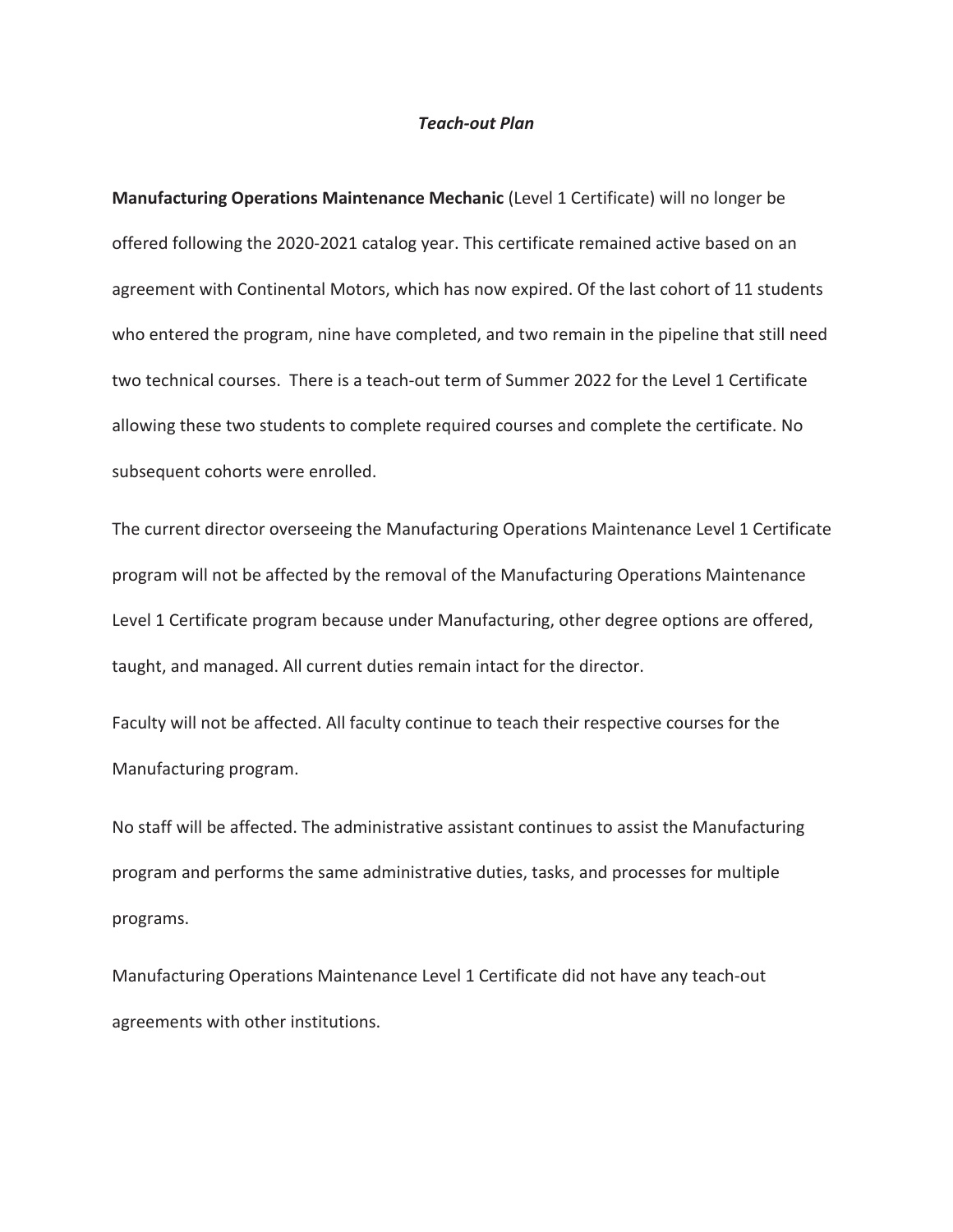Faculty and staff will not be redeployed or need assistance in finding new employment. All faculty continue to teach their respective courses for the Manufacturing program. The administrative assistant maintains her position with the Manufacturing program and other programs within the division of Applied Science and Technology-Southwest Campus.

St. Philip's College, the sponsoring institution for the Manufacturing Operations Maintenance Level 1 Certificate, is not closing. St. Philip's College remains a functioning SACSCOC accredited institution and continues to serve as a community college in San Antonio, Texas.

#### **Manufacturing Operations Maintenance Level 1 Certificate**

This certificate is designed to prepare students for a career in assisting a technician in the maintenance and repair of equipment found in modern day manufacturing facilities.

#### **Semester I**

- MCHN 1320 Precision Tools and Measurement
- MCHN 1302 Print Reading for Machining Trade
- MCHN 1438 Basic Machine Shop I
- INMT 2303 Pumps, Compressors and Mechanical Drives

#### **Semester II**

- ELMT 1305 Basic Fluid Power
- ELPT 1319 Fundamentals of Electricity I
- RBTC 1347 Electromechanical Devices \*\*\*
- WLDG 1428 Introduction to Shielded Metal Arc Welding (SMAW)

## **Semester III**

RBTC 1305 - Robotic Fundamentals